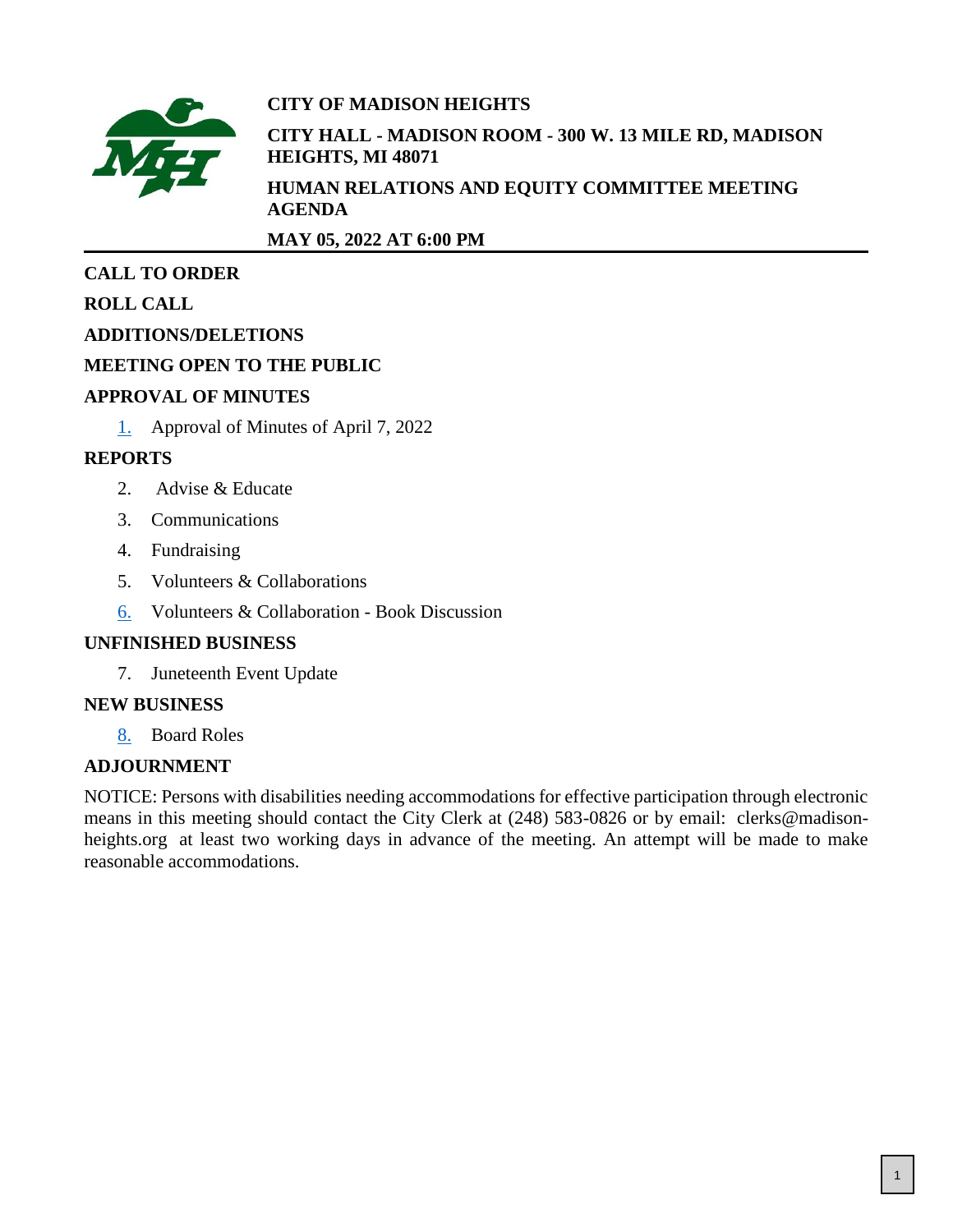<span id="page-1-0"></span>

# **CITY OF MADISON HEIGHTS LIBRARY - BRECKENRIDGE ROOM, 240 W. 13 MILE RD. HUMAN RELATIONS AND EQUITY COMMITTEE MEETING MINUTES APRIL 07, 2022 AT 6:00 PM**

### **CALL TO ORDER**

Vice Chairperson Szymanski called the meeting to order at 6:02 pm.

### **ROLL CALL**

PRESENT Rebecca Chambliss Nickole Fox Paige Szmanski Alternate Sandra Quackenbush Alternate Kevin Wright

ABSENT Chair Cemone Moy Amy Guzynski Jessica Tutt Council Alternate Quinn Wright Council Representative Emily Rohrbach

### **ADDITIONS/DELETIONS**

#### **APPROVAL OF MINUTES**

#### **Approval of Minutes from March 9, 2022.**

Motion made by Alternate Wright, Seconded by Szmanski to approve the minutes of March 9, 2022. Voting Yea: Chambliss, Fox, Szmanski, Alternate Quackenbush, Alternate Wright

#### **MEETING OPEN TO THE PUBLIC**

There was no one present wishing to speak.

**REPORTS**

**Advise & Educate**

**Communications**

**Fundraising**

**Volunteers & Collaborations**

Advise & Educate - Commissioner Tutt reached out to Chief Haines about mental health polices in the police department. The understanding is that there are trainings offered, but no specific policies.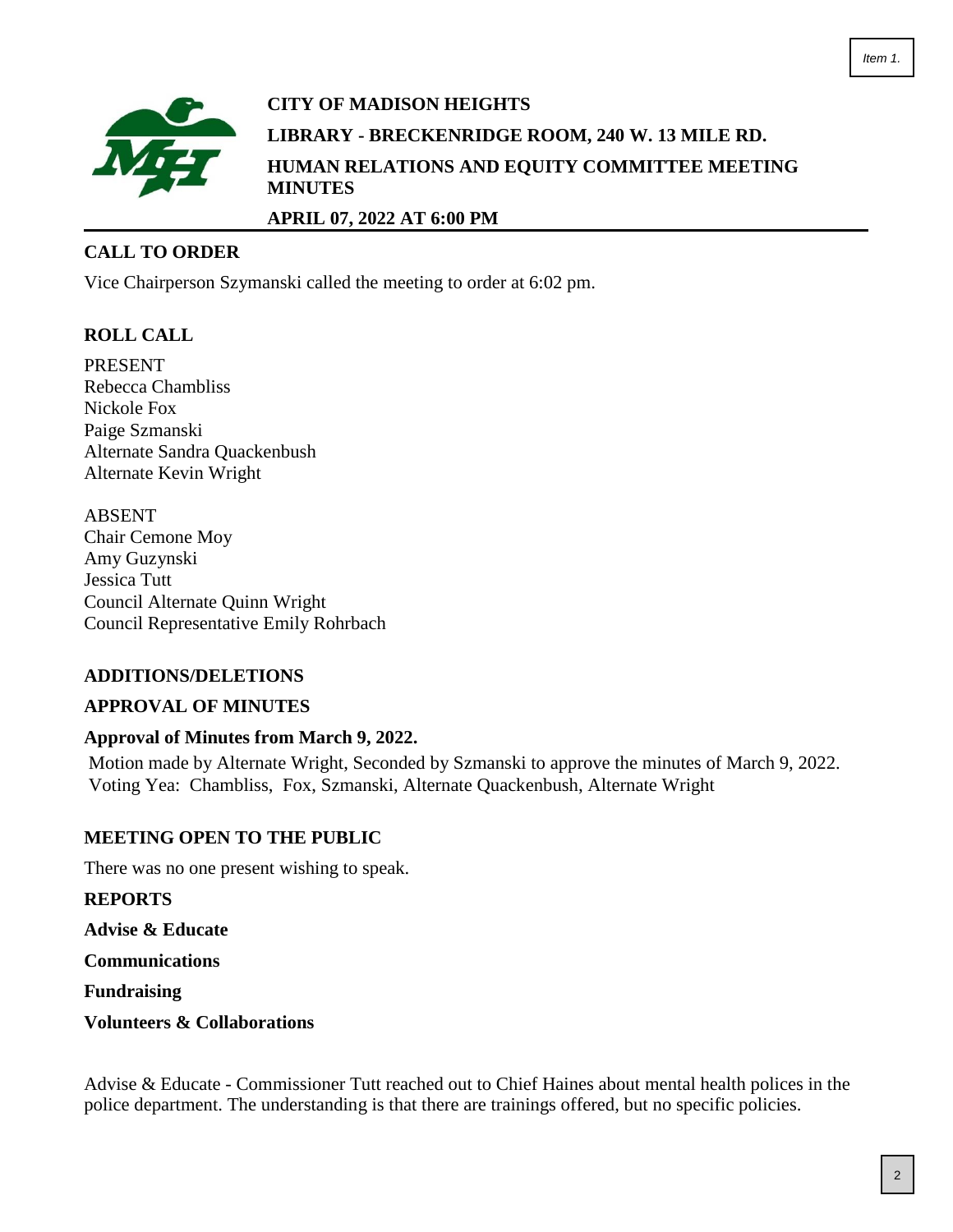Communications - Vice Chairperson Szymanski will be available to attend the next City Council meeting to provide an update on HREC happenings. Commissioner Wright requested admin access to the HREC Facebook page, as did Commissioner Fox, in order to help create social media posts. A social gathering is planned for HREC in May, Communications team will reach out to HREC members to coordinate a date soon.

Fundraising - Plant/book sale planned for July. Date TBD.

Volunteers & Collaboration - Team waiting for HREC list of recognition days/months for final decisions.

## **UNFINISHED BUSINESS**

### **Juneteenth Event Business**

Juneteenth - Working on getting an ASL sign language interpreter for the event. Cemone may have a contact.

Commissioner Tutt has reached out to multiple possible performers and educators for the event. A dance performance is in the works with Royalty Dance. Also looking into Rosie Chapman. X. Alexander Durden is on board to come back for educational readings and other plans. Michael Howard will pair education with the performance as part of laying out steps for racial haling Listen, Learn, Lament, and Leverage.

Voter registration booth/table will be present.

Volunteers needed - 45-50 or more. T-shirts or lanyards for volunteers possible. Commissioner Szymanski offered to help make them, Commissioners Chambliss and Fox also offered support to help make them.

HREC Escrow account at \$2,439. 96. After Smoke Jones payment of \$1,150.00 comes out, remaining balance will be \$1,289.96. Note-MACC grant increased slightly to \$1,800.

### **NEW BUSINESS**

### **Recognition Days/Months for HREC**

Recognition Days/Months for HREC

Commissioner Quackenbush recommends including December 3 as International Persons with Disabilities Day.

Commissioner K. Wright suggested to recognize April as Arab American Heritage Month.

May is Mental Health Awareness Month.

A proposed list will go out to HREC members as a sign up sheet to help create content for social media posts.

### **ADJOURNMENT**

Meeting adjourned at 6:51 pm.

NOTICE: Persons with disabilities needing accommodations for effective participation through electronic means in this meeting should contact the City Clerk at (248) 583-0826 or by email: clerks@madisonheights.org at least two working days in advance of the meeting. An attempt will be made to make reasonable accommodations.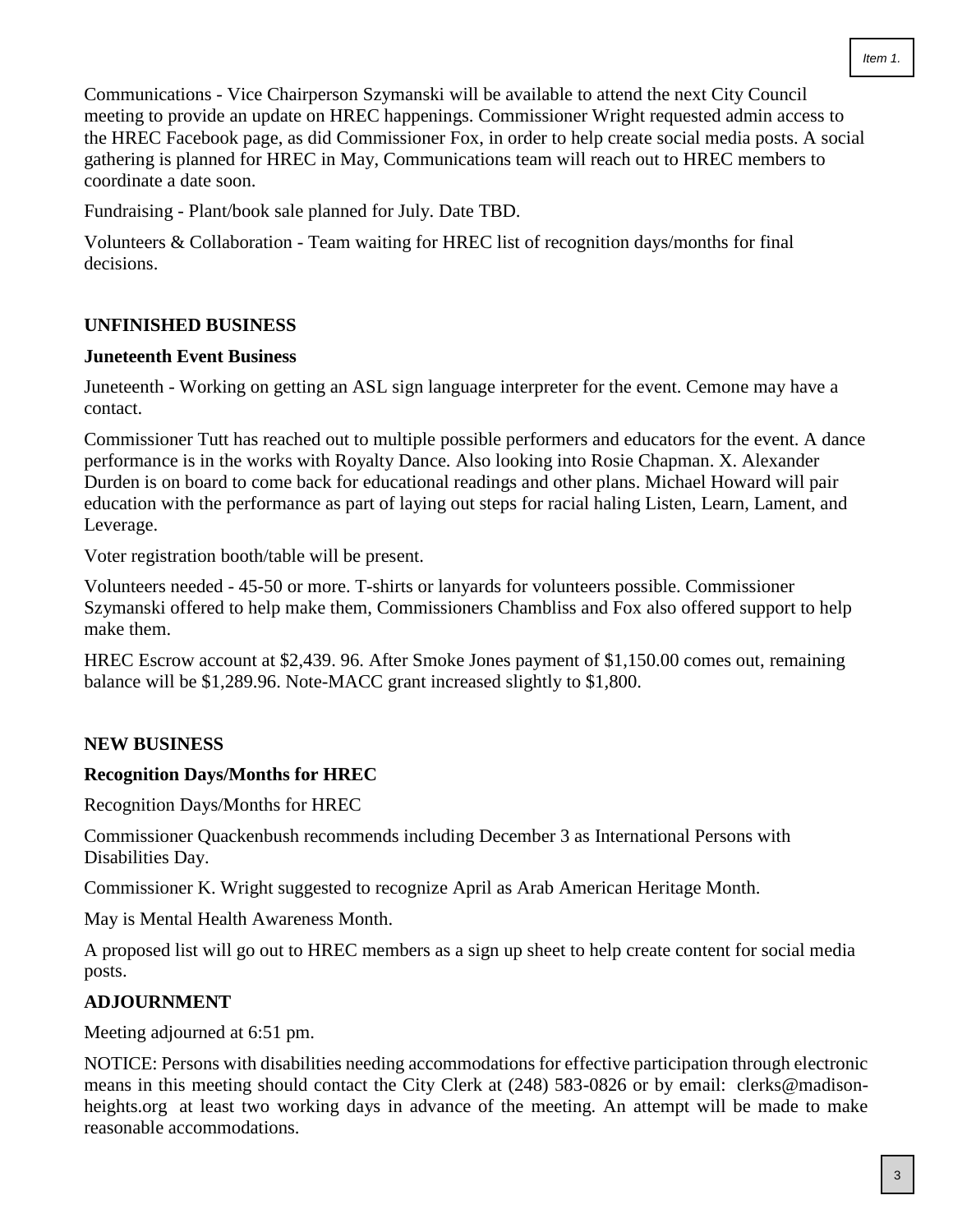# <span id="page-3-0"></span>**Volunteers & Collaborations**

## *Book Discussion Panel Events*

### I. Name the Event/Series/Book Club

- a. Examples: HREC Diverse Voices Book Club Diverse Voices Community Reads Equity & Empathy Book Club Equity through Empathy – an HREC Book Club Equity through Empathy – an HREC Community Read Reading Diverse Books with HREC HREC Community Reads Madison Heights Community Reads
- b. Other suggestions? Open to ideas

### II. June 2022. Pride Month

#### a. **#1 Book Choice:** *The Vanishing Half* **by Brit Bennet**

The Vignes twin sisters will always be identical. But after growing up together in a small, southern black community and running away at age sixteen, it's not just the shape of their daily lives that is different as adults, it's everything: their families, their communities, their racial identities. Many years later, one sister lives with her black daughter in the same southern town she once tried to escape. The other secretly passes for white, and her white husband knows nothing of her past. Still, even separated by so many miles and just as many lies, the fates of the twins remain intertwined. What will happen to the next generation, when their own daughters' storylines intersect?

Weaving together multiple strands and generations of this family, from the Deep South to California, from the 1950s to the 1990s, Brit Bennett produces a story that is at once a riveting, emotional family story and a brilliant exploration of the American history of passing. Looking well beyond issues of race, The Vanishing Half considers the lasting influence of the past as it shapes a person's decisions, desires, and expectations, and explores some of the multiple reasons and realms in which people sometimes feel pulled to live as something other than their origins. As with her New York Times-bestselling debut The Mothers, Brit Bennett offers an engrossing page-turner about family and relationships that is immersive and provocative, compassionate and wise.

#### b. **Or #2 Book Choice:** *Detransition Baby* **by Torrey Peters**

Reese almost had it all: a loving relationship with Amy, an apartment in New York City, a job she didn't hate. She had scraped together what previous generations of trans women could only dream of: a life of mundane, bourgeois comforts. The only thing missing was a child. But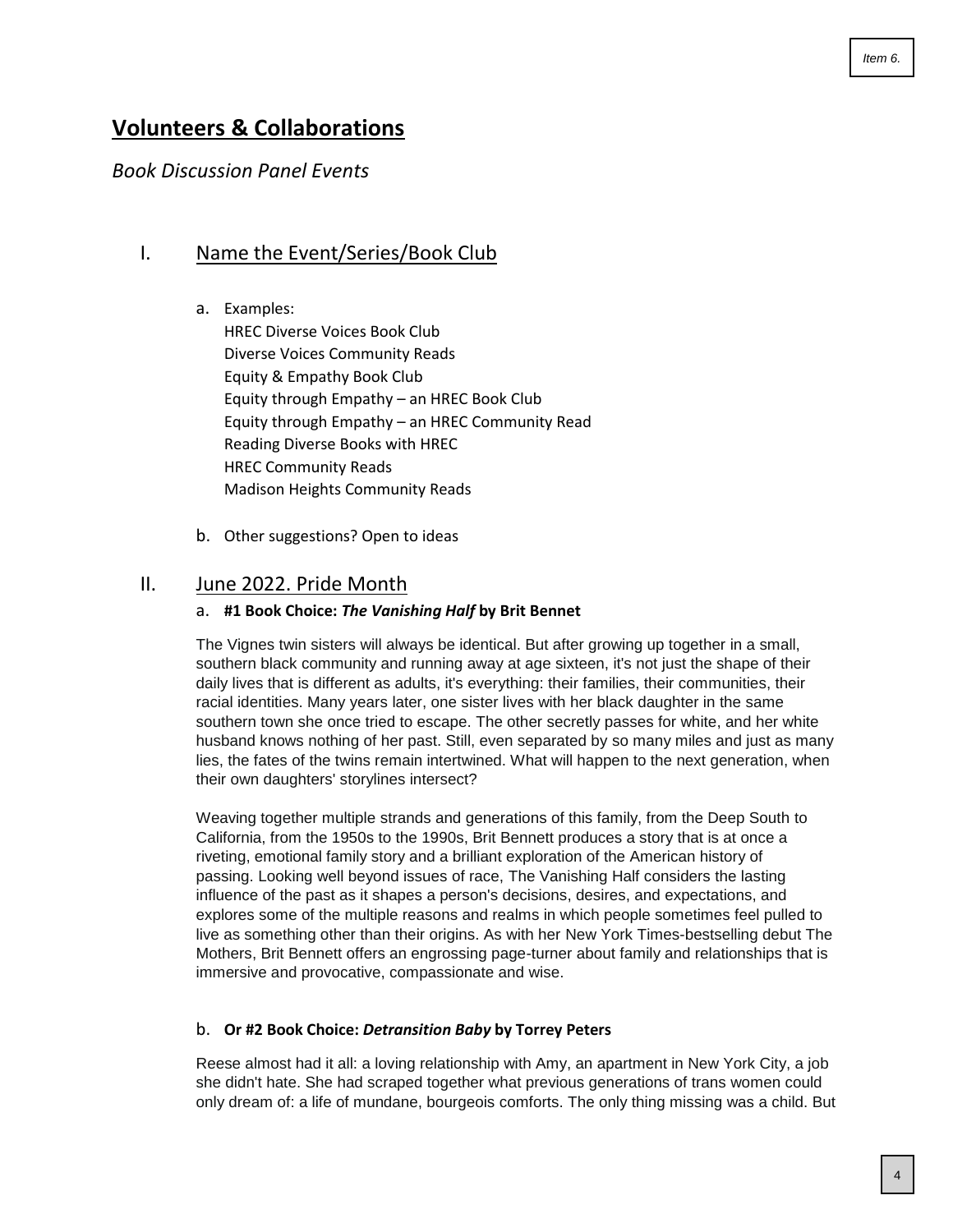then her girlfriend, Amy, detransitioned and became Ames, and everything fell apart. Now Reese is caught in a self-destructive pattern: avoiding her loneliness by sleeping with married men.

Ames isn't happy either. He thought detransitioning to live as a man would make life easier, but that decision cost him his relationship with Reese—and losing her meant losing his only family. Even though their romance is over, he longs to find a way back to her. When Ames's boss and lover, Katrina, reveals that she's pregnant with his baby—and that she's not sure whether she wants to keep it—Ames wonders if this is the chance he's been waiting for. Could the three of them form some kind of unconventional family—and raise the baby together?

This provocative debut is about what happens at the emotional, messy, vulnerable corners of womanhood that platitudes and good intentions can't reach. Torrey Peters brilliantly and fearlessly navigates the most dangerous taboos around gender, sex, and relationships, gifting us a thrillingly original, witty, and deeply moving novel.

- c. Steps to Prepare:
	- HREC Member Discussion Leader
	- Select Date
	- Advertise Book Selection
	- Seek out Panel Members
	- Partner with Library, Friends of the MH Library, MH Women's Club or other community group to purchase copies of the book to make available for the public (for people to keep? Or they can donate to the library when done…)
	- Create a reading list to complement and supplement the title, including podcast discussions or summaries of the book. This should include titles for a range of ages and reading levels.

#### III. November 2022. Native American Heritage Month

#### a. **#1 Book Choice:** *The Firekeeper's Daughter* **by Angeline Boulley**

Eighteen-year-old Daunis Fontaine has never quite fit in, both in her hometown and on the nearby Ojibwe reservation. She dreams of a fresh start at college, but when family tragedy strikes, Daunis puts her future on hold to look after her fragile mother. The only bright spot is meeting Jamie, the charming new recruit on her brother Levi's hockey team.

Yet even as Daunis falls for Jamie, she senses the dashing hockey star is hiding something. Everything comes to light when Daunis witnesses a shocking murder, thrusting her into an FBI investigation of a lethal new drug.

Reluctantly, Daunis agrees to go undercover, drawing on her knowledge of chemistry and Ojibwe traditional medicine to track down the source. But the search for truth is more complicated than Daunis imagined, exposing secrets and old scars. At the same time, she grows concerned with an investigation that seems more focused on punishing the offenders than protecting the victims.

Now, as the deceptions―and deaths―keep growing, Daunis must learn what it means to be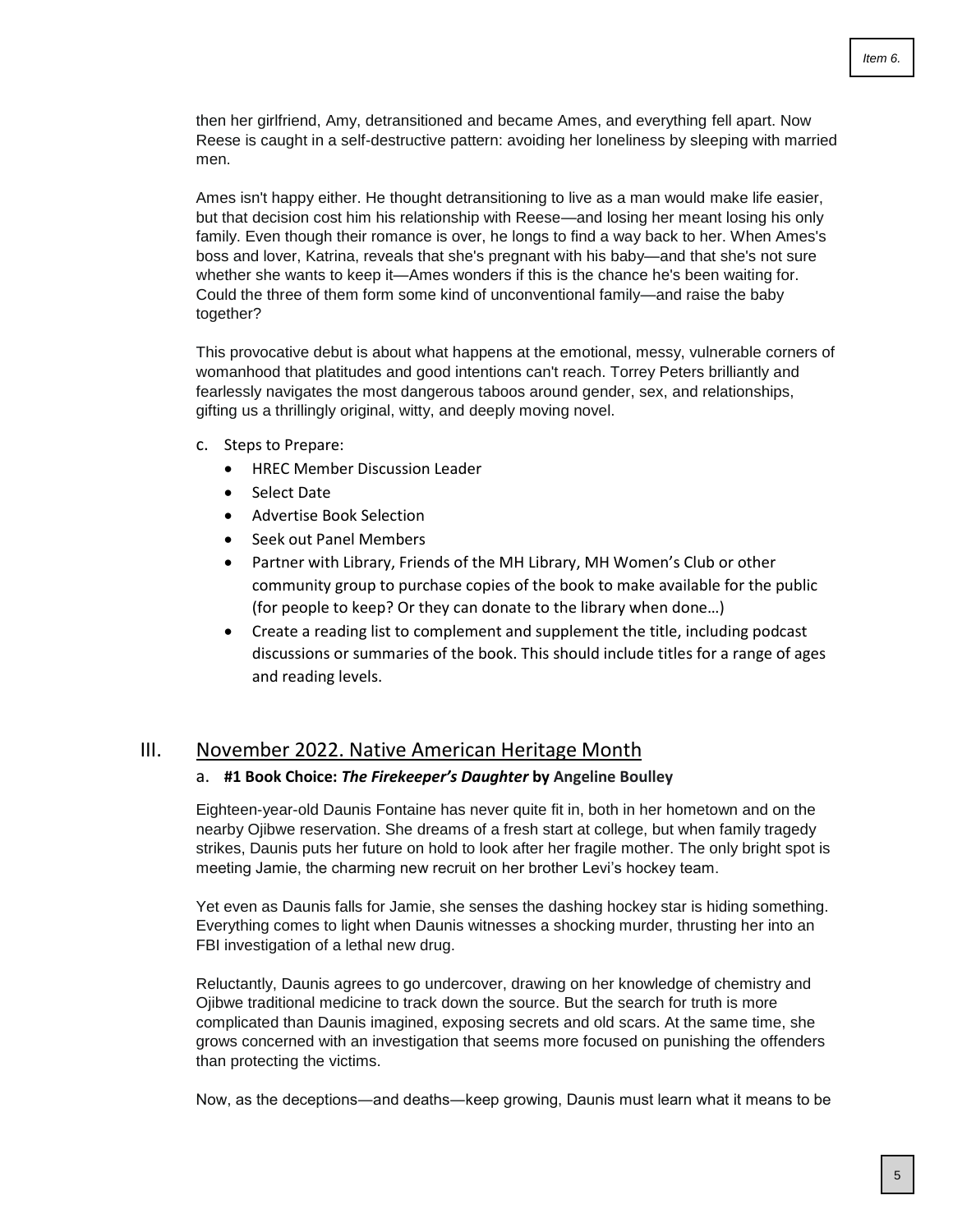a strong Anishinaabe kwe (Ojibwe woman) and how far she'll go for her community, even if it tears apart the only world she's ever known.

- b. **#2 Book Choice: (I don't have a back-up choice currently…)**
- c. Steps to Prepare:
	- HREC Member Discussion Leader
	- Select Date
	- Advertise Book Selection
	- Seek out Panel Members
	- Partner with Library, Friends of the MH Library, MH Women's Club or other community group to purchase copies of the book to make available for the public (for people to keep? Or they can donate to the library when done…)
	- Create a reading list to complement and supplement the title, including podcast discussions or summaries of the book. This should include titles for a range of ages and reading levels.